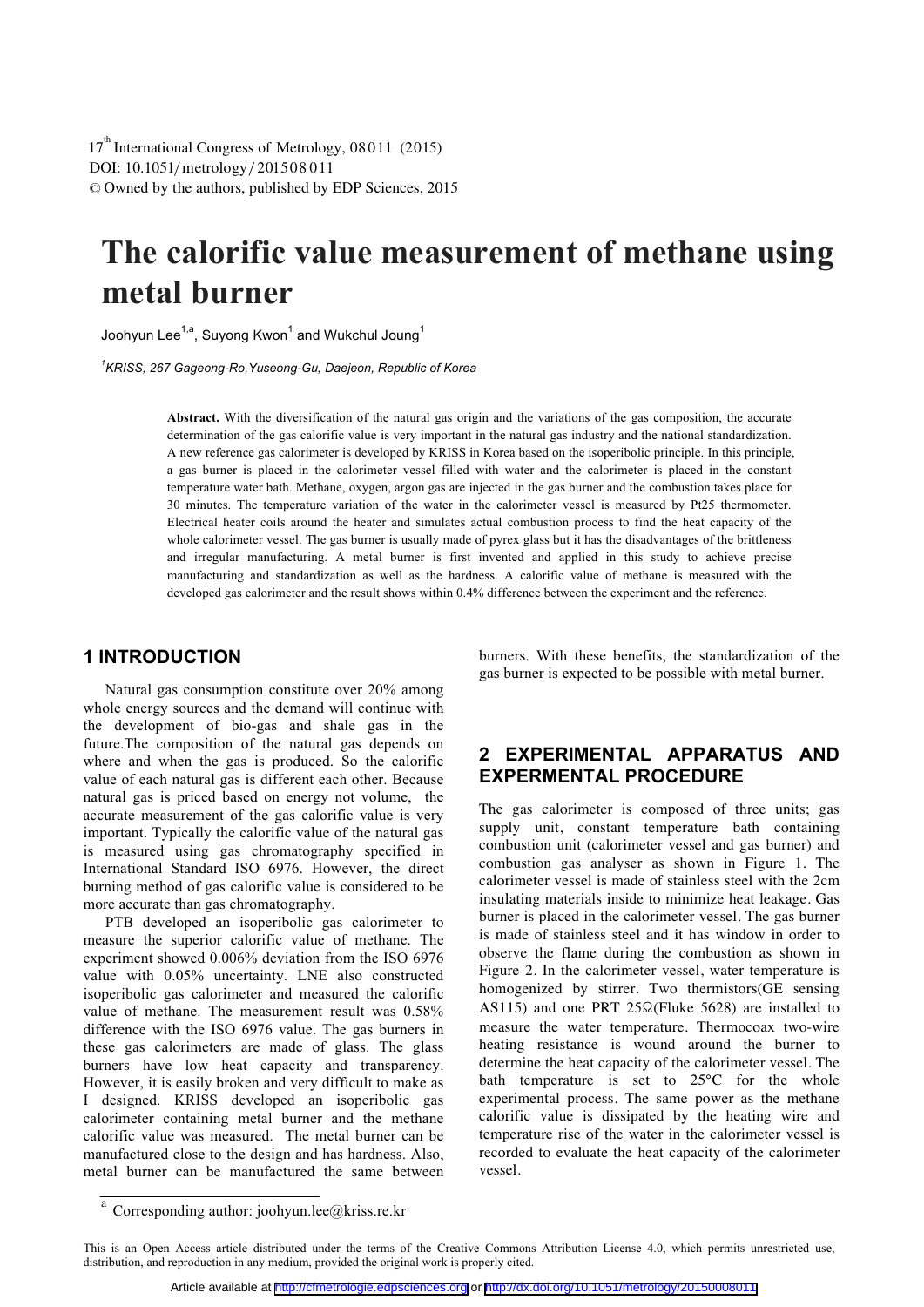For the complete combustion of methane, oxygen and argon gas are supplied to the gas burner. The methane is supplied by one nozzle at the center of the burner and another nozzle surrounds the center nozzle providing oxygen. Argon gas is injected for the stable of the flame. All the gas flow rates are controlled and measured by MFC. The methane gas is filled in the cylinder of 50mL and the mass of the supplied gas is measured by measuring the cylinder weight before and after the combustion experiment. Combustion of methane is initiated by ignition using high voltage (16.5kV) transformer. The combustion of methane continues for approximately 30 minutes and almost 1g of methane is burnt. The burnt gas flows into the  $H<sub>2</sub>O$  absorption tubes filled with molecular sieves to measure the weight of the formed water during the combustion process. In order to confirm the complete combustion, CO IR analyser (Thermo Scientific Model 48i) monitors the CO concentration of the burnt gas.



Figure 1. Experimental apparatus of gas calorimeter



Figure 2. Upper part(Left) and lower part(Right) of the metal jacket burner

#### **3 RESULTS**

Electrical calibration was performed before the combustion experiment and the result is shown in Figure 3. The applied power to the heating resistance was 26.97W which is almost same as calorific value of methane. The heat capacity  $(C_{cal}$  of the calorimeter vessel can be calculated by (1). In (1),  $E_{elec}$  indicates the electrical energy liberated in the calorimeter vessel and  $\Delta$  $T<sub>elec</sub>$  means the temperature rise during the electrical heating. The calculated heat capacity of the calorimeter vessel was 29.22kJ/°C.

$$
C_{cal} = \frac{E_{elec}}{\Delta T_{elec}}
$$
 (1)

After the electrical calibration, combustion experiment has been performed under the optimum gas flow condition. The optimum condition was sought by varying the flow rate of the oxygen and monitoring the CO concentration. Figure 4 shows the temperature profile of the methane combustion. The calorific value of the methane can be calculated by (2) in which,  $\Delta T_{comb}$ indicates the temperature increase by the methane combustion and  $\Delta m_{gas}$  is the mass of the burnt methane. The measured calorific value of the methane was 55.29 kJ/g which is 0.4% difference with the value specified in ISO 6976. The uncertainty of the experiment was evaluated as 1.1%. The repeatability and the measurement of the heat capacity of the calorimeter vessel were the major factors influencing the uncertainty.



Figure 3. Temperature profile of the electrical calibration



Figure 4. Temperature profile of the methane combustion

$$
H_s = \frac{C_{cal} \Delta T_{comb}}{\Delta m_{gas}}
$$
 (2)

### **4 CONCLUSION**

In this study, reference gas calorimeter was successfully developed using metal jacket burner for the first time. The calorific value of the methane was measured and the result showed the promise of the metal jacket burner. The developed calorimeter need to be improved for the better measurement. In order to achieve more accurate data, the amount of the unburnt gas should be measured more accurately and the exact amount of electric power need to be measured. For the future work, the smaller burner made of stainless steel needs to be developed for the